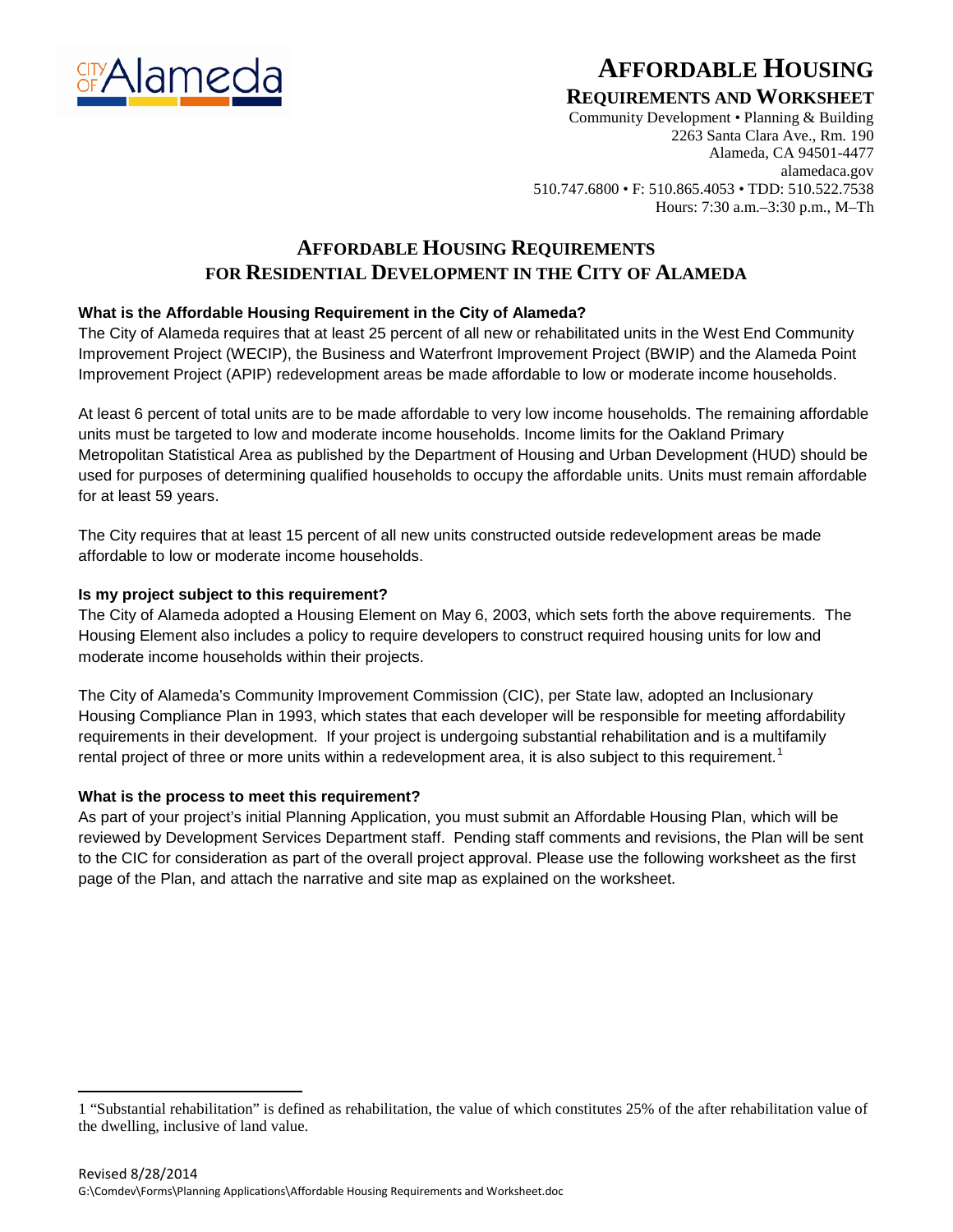

#### **What are the guidelines to follow in developing my Affordable Housing Plan?**

The following guidelines must be adhered to:

- Affordable units shall be integrated throughout the project. Affordable units shall be no smaller than the smallest market rate units and shall be indistinguishable from market rate units insofar as floor plan and exterior finish. If developing duplexes or duets for affordable units, market rate duplex or duet units shall also be developed.
- Units at different income levels shall be dispersed throughout the project.
- Affordable units shall contain quality interior finish materials. Developers should be aware that purchasers of affordable units will not have the option to purchase upgrades.
- The City encourages developers to make affordable units accessible or adaptable for persons with physical limitations of all types.
- All maintenance costs for roads, landscaping and lighting must be incorporated into homeowner association dues and/or a special assessment district. Purchasers of affordable units shall not be expected to sign private maintenance agreements. Homeowners may be expected to maintain their home, driveway and yard at their own expense.
- Affordable units must remain affordable for a minimum of 59 years. The proposed mechanism to ensure continuing affordability shall be described in the Plan.
- The City encourages developers to use a lottery to select buyers for the affordable units. If a different selection process is proposed, this shall be described in the Plan.

**It is the responsibility of the Community Improvement Commission to ensure compliance with these Inclusionary Housing requirements. Please use the attached Affordable Housing Plan worksheet to develop your Plan, which you should submit to the Planning Department with your Planning Application. If you have questions or need additional information, please call the Housing Authority at (510) 749-5800.**

Page 2 of 3